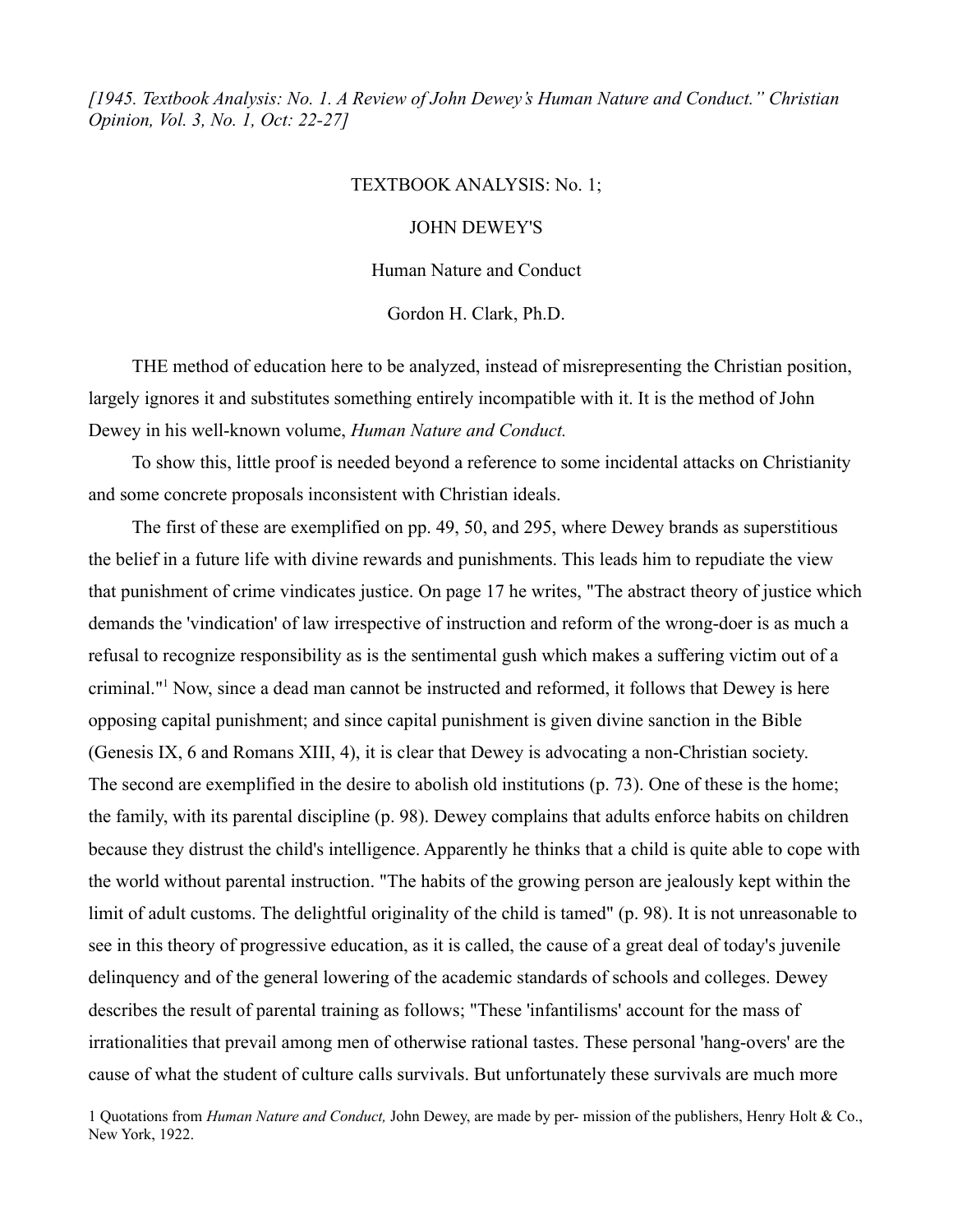numerous and pervasive than the anthropologist and historian are wont to admit. To list them would perhaps oust one from 'respectable' society" (pp. 98, 99). In advocating that children be left to learn by their own intelligence, without the "evil" of parental discipline, in attacking morality and respectability, Dewey is clearly attacking Christianity.

Still more important than the bare fact that someone does not like the divinely ordained institution of the family, is the method by which such an attack is made plausible to the reader. Christian faith is not injured so much by clear denials of it, as by the methods of persuasion used in bringing others to deny it. And Dewey's methods of argumentation are worth studying.

The book is well named; it treats throughout of human nature and conduct. In the introduction there is the complaint, often repeated, that morals have been severed from human nature. "Until the integrity of morals with human nature and of both with the environment is recognized, we shall be deprived of the aid of past experience to cope with the most acute and deep problems of life" (pp. 12, 13). Apparently to support this proposition Dewey gives a series of oddities in common moral thinking. But why should one be so concerned to prove this proposition? Has anyone, regardless of his personal oddities, argued that morality should be divorced from human nature and conduct? Is not Dewey wasting words on what is perfectly obvious? No, Dewey is not saying what is obvious, at least he does not mean to say the obvious. The reader is at first struck with the obvious, that is, the superficial truth of the statement and is carried along by what seems to be good common sense. But at length it appears that Dewey has meant something else altogether. In the meantime the reader has adopted Dewey's position and fails to see that the meaning of words has changed. On page 52 Dewey is arguing against transcendental moral principles, principles that are not empirical generalizations but eternal verities. With respect to an appeal to such principles for moral guidance he says, "Objectivity is saved but at the expense of connection with human affairs."

Here one sees what he means by a separation of morals from human nature. Here the meaning of the integrity of morals with conduct becomes clear. To be connected with human nature, morals must have no connection with a supernatural world. If morality is regarded as a matter of God's law, then it cannot be connected with human conduct. Now, whether one accept the Christian philosophy or not, it is evident that the two propositions, *Morals should concern human nature,* and *Moral principles cannot be divinely ordained,* are not logically equivalent. Let us grant that Dewey has proved the first proposition. It did not need proof. But what of the implication; since morals must concern human conduct, it is impossible that God should require a certain type of conduct? This latter proposition Dewey does not even attempt to prove; he is content to begin with a truth superficially obvious and pass surreptitiously to his own, quite different, opinion.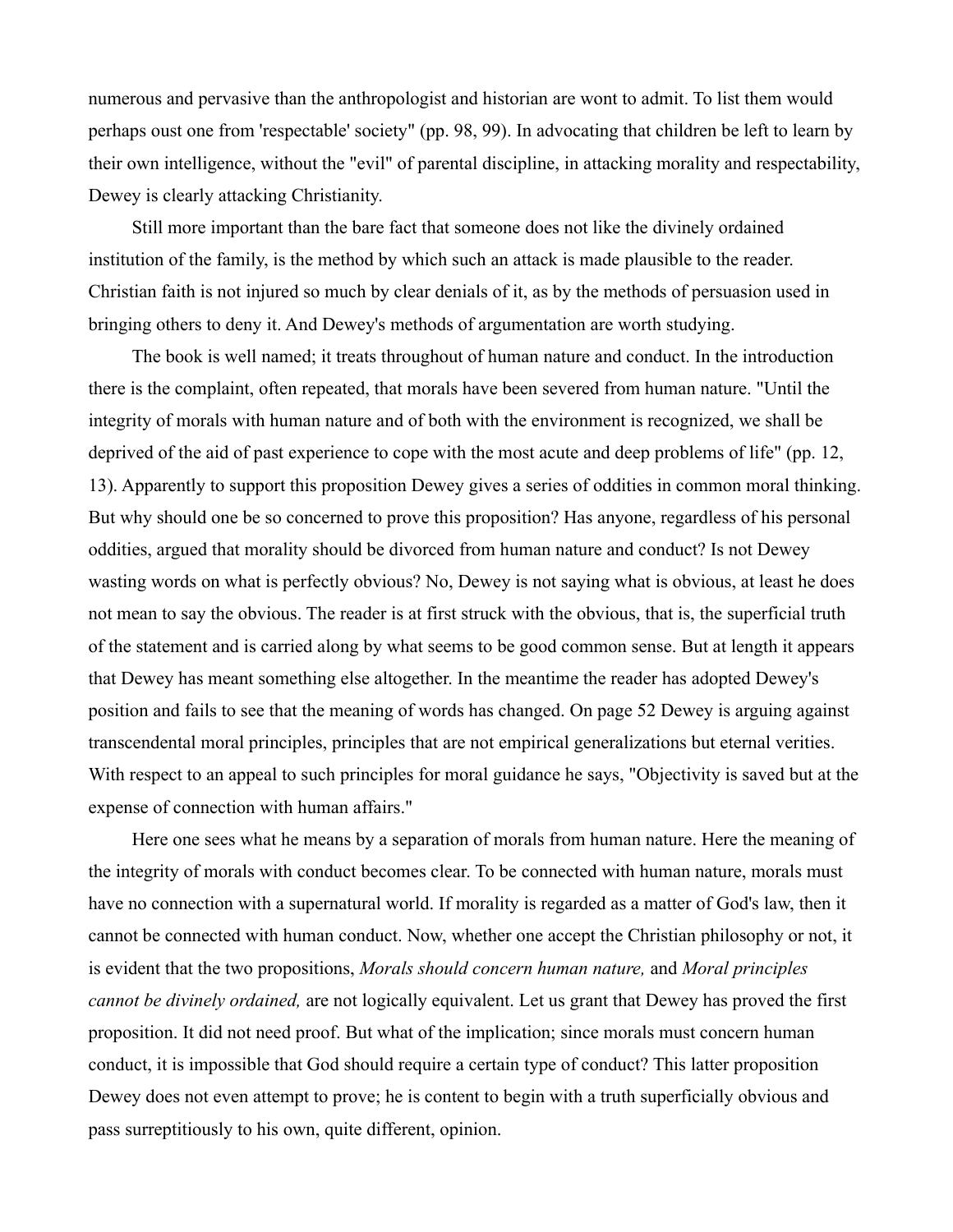Another illustration of this method of argumentation is his attack on the institution of private property. It is fairly well summed up in the statement, "... only a calloused imagination fancies that the institution of private property as it exists A.D. 1921 is the sole or indispensable means of its [the acquisitive instinct's] realization" (p. 117). From the fact that some accidental characteristic of the situation in 1921 could possibly have been improved, it is not right to cast doubt on the wisdom and morality of all forms of private property. Notice too, how the word *sole* in the quotation beclouds the issue. No doubt acquisitive desires can be partially satisfied in other ways; but this does not prove that private property may be dispensed with. Someone might object that Dewey does not repudiate private property in general. This is true of his words on this page, taken literally. But his main thesis is that no institution is permanent; the general tone is adverse to private property, and nothing is said in its favor.

This method of argument pervades the book. Dewey makes a statement obviously true in a superficial or literal sense, and then he passes to a new meaning unsupported by argument, analysis, or fact.

Turning now to the main thesis of the book, Dewey's view of human nature and conduct, one finds that like the ancient Sophists he holds that morality is conventional. And a thorough acquaintance with Plato's arguments in the *Protagoras* and the *Theaetetus* shows how changeless is the philosophy of change. For Dewey morality is like language (p. 79). Men did not intend language; rather, language grew unconsciously out of unintelligent babblings. And neither in grammar nor in morality is there any principle that should remain unchanged. ". . . life is a moving affair in which old moral truth ceases to apply" (p. 239). True, history has provided "cumulative verifications which give many principles a well earned prestige." And for this reason they are not to be ''thrown away", but "revised", "adapted", and "altered". In any case moral principles are to be changed as their truth becomes obsolete. Consider in passing the effect of this view on the principle, "Thou shalt love the Lord thy God with all thy heart, and with all thy sou!, and with all thy mind."

To make matters worse there is no criterion by which to judge of change, nor is there a goal which fixes the direction of progress. In arguing against utilitarianism, Dewey not only stresses the impossibility of completing the calculus of pleasures, but stresses even more the force of habit and instinct on conduct. "The baby does not move to the mother's breast because of calculation of the advantages of warmth and food over against the pains of effort. Nor does the miser seek gold, nor the architect strive to make plans, nor the physician to heal, because of reckonings of comparative advantage and disadvantage. Habit, occupation, furnishes the necessity of forward action in one case as instinct does in the other" (pp. 199, 200). And further on he repudiates all notions of a final end of action by approximation to which one may judge the amount of progress (p. 284,). He has no use for an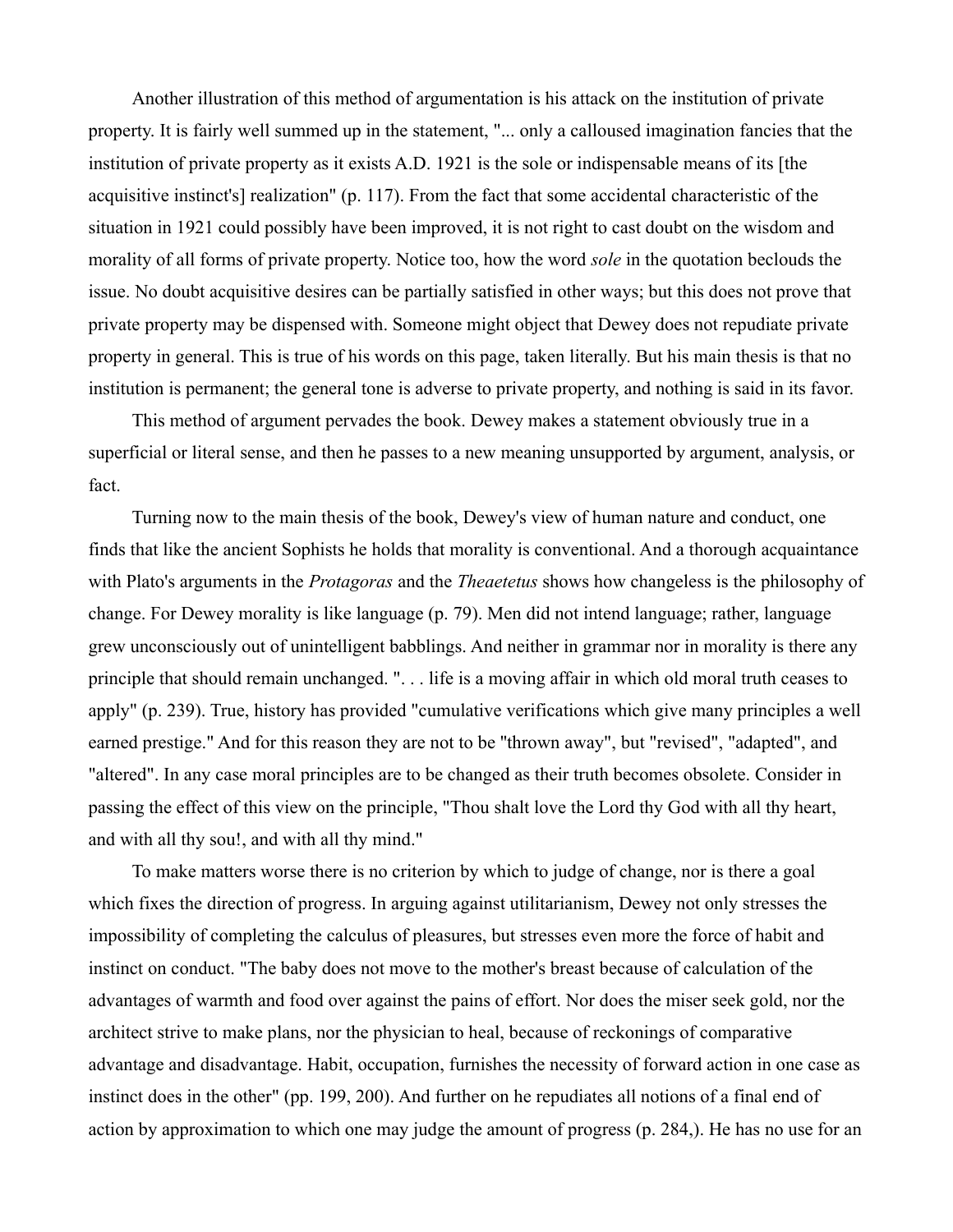ideal, stable condition toward which man may strive. In particular, the Christian conception of heaven has less claim to ideal finality than the primitive simplicity of Rousseau and Tolstoi, Stoic indifference, or Buddhistic Nirvana (pp. 285, 286). Dewey dislikes them all; but one may reasonably doubt that anyone of them is less preferable to Dewey's view of an endless struggle in which problems only get more complicated.

In the absence of a final goal the world is "open", and "chance", "luck", and "accident" cannot be denied. "A free man would rather take his chance in an open world than be guaranteed in a closed world" (p. 311). And Dewey continues by indicating that a man who would choose a guarantee in preference to chance is a coward. But how is it possible on Dewey's position to say that cowardice is a vice rather than a virtue? Dewey constantly appeals to consequences as justifications of previous choices. Certainly the guarantee of a final end would guarantee the consequences. Does not this justify the choice? Dewey may call it cowardice and fatalism; but what is wrong with fatalism if it produces the results? A metaphysical ideal might provide a basis for rejecting fatalism, but Dewey, without a stable standard, cannot do so.

In fact Dewey, regardless of his categorical imperative, "So act as to increase the meaning of present experience" (p. 283), empties life of all purpose and meaning. Consider the following quotations in preparation for a pertinent question.

"... there is no such thing as the single all-important end" (p. 229); because, as he says at the end of the chapter, there is no fixed truth. "If quiescence were the end and it could be perpetuated, this way of removing disagreeable uneasiness would be as satisfactory a way out as the way of objective effort" (p. 252). Here Dewey states that quiescence of Nirvana would, if permanent, be as satisfactory as the constant struggle toward no fixed goal. Then why not commit suicide? For him, with his denial of an immortal soul, death is permanent quiescence. The Christian, with his belief in divine rewards and punishments, has a reason,--call it metaphysical, transcendental, or by any other frightful adjective--, for regarding suicide as immoral. Dewey has none. He says indeed that "Man continues to live because he is a living creature, not because reason convinces him of the certainty or probability of future satisfactions and achievements. He is instinct with activities that carry him on" (p. 289). This no doubt explains why most people as a matter of fact do not commit suicide. But unless this instinct is a moral endowment from the Creator it is no reason why men ought not commit suicide. Dewey urges us to reflect on experience. But does not reflection on the world's ills, its wars and brutalities, its endless struggle toward nowhere, bring us to the belief that suicide is best? Some have come to that conclusion and have killed themselves. Are they not the wisest and best of men? If there were a heaven to be attained, perhaps even if there were a goal to be approximated, life would be worth living; but Dewey's